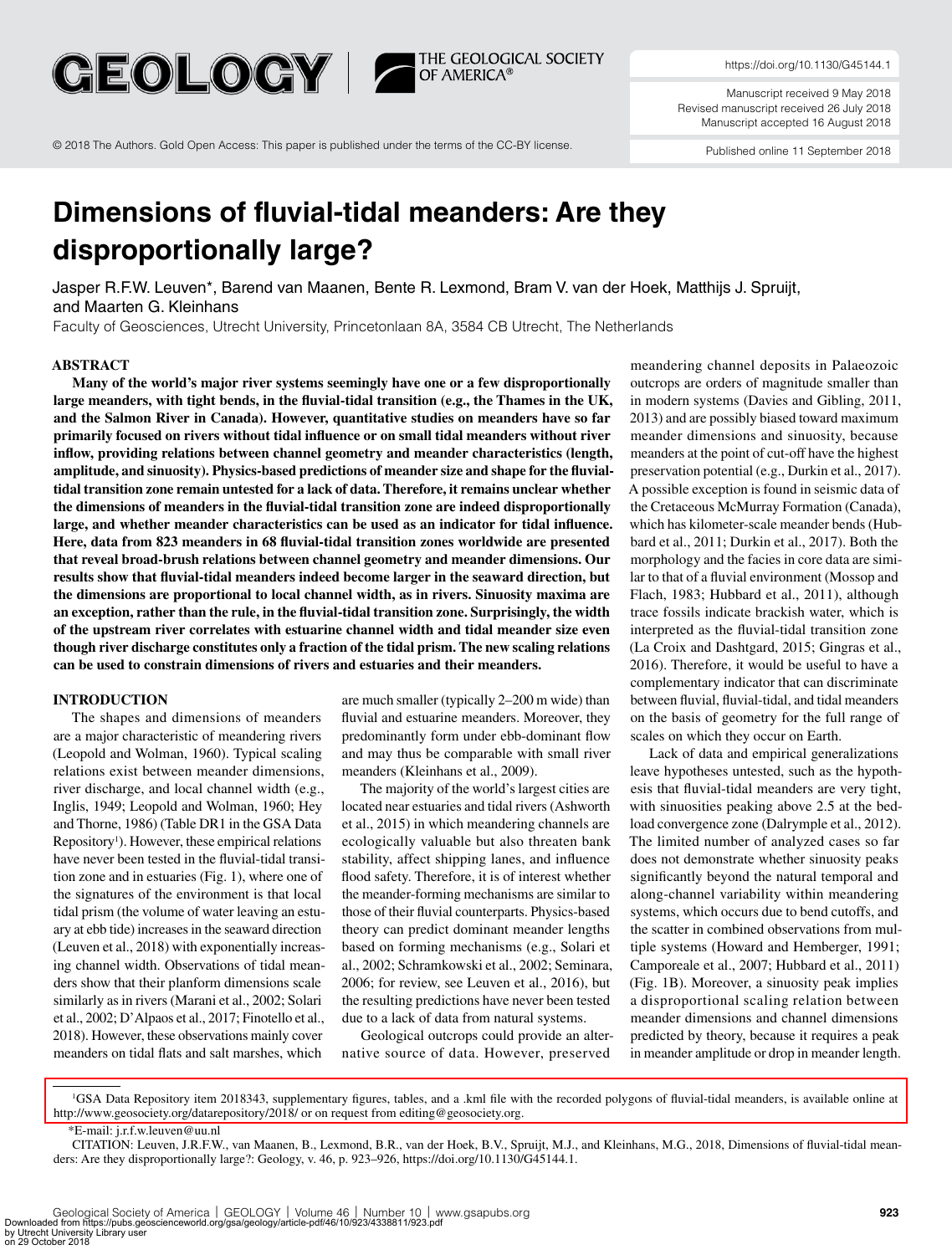

**Figure 1. Aerial photographs of fluvial-tidal meanders (Google Earth™). River flow is from right to left. A: Dovey River, Wales, UK. B: South Alligator River, Northern Territory, Australia. C: Salmon River, Cobequid Bay, Canada.**



**Figure 2. Meander length (A) and amplitude (C) as a function of upstream river width. Vertically aligned symbols indicate along-channel variation per system. Numbers correspond to systems in Table DR2 (see footnote 1). B,D: Dimensions as a function of local channel width, and comparison with fluvial and tidal meanders. Regression in B is based on data from this study only. Confidence limits (95%) are indicated by the 2**σ **value.**

Observations from aerial photography and predictions from physics-based theory (Solari et al., 2002) suggest that these meanders are longer than those of their fluvial counterparts.

Therefore, we test whether fluvial-tidal meanders are indeed disproportionally large when compared with their local channel dimensions and upstream and downstream meanders. We derive scaling relations that can be used to obtain broad-brush dimensions of meanders along the fluvial-tidal continuum, for application in geomorphology and geological reconstruction of meander belts. To this end, a new data set was collected with characteristics of 823 meanders in 68 fluvial-tidal transition zones from around the world. Data were compared with typical relations previously found for rivers and for small tidal meanders.

# **DATA COLLECTION AND ANALYSIS**

We recorded channel planform polygons for 68 rivers that transition into seas (Table DR2). Because hydrodynamic data are generally unavailable, the tidal limit was defined as the landward location where channel width approaches a constant value within a factor two of the most upstream river width. Meanders were digitized beyond that point, such that subsequently, the tidal limit could be derived from the along-channel width profile (Figs. DR1 and DR2). To allow for comparison between systems, along-channel distance was normalized with the tidal limit. In cases where the single threaded river transitions into an estuary with braided channels and bars, we digitized the main continuous channel. This approach resulted in a classification of (1) main meanders in the multithreaded zone, (2) single-threaded fluvial-tidal meanders, or (3) fluvial meanders (Fig. 1A).

The channel centerlines and along-channel width profiles were automatically determined using GIS software (following the approaches of Davies and Woodroffe [2010] and Leuven et al. [2018]). All centerlines were smoothed with a Polynomial Approximation with Exponential Kernel (PAEK) algorithm using a tolerance of 0.6× the local channel width, to prevent the centerlines from being too sensitive to local variations in channel width.

Meander length  $(\lambda)$  and amplitude (a) were calculated from the centerlines as follows (Fig. DR3). Inflection points were determined from channel curvature (Howard and Hemberger, 1991; Marani et al., 2002; Schwenk et al., 2015). Meander length was calculated as the Euclidian distance between two successive inflection points with the same sign of curvature (Leopold and Wolman, 1960). Meander amplitude was estimated as the maximum normal distance of channel position from the meander belt centerline determined by the inflection points. Sinuosity was measured as the along-channel distance divided by the Euclidian distance per bend and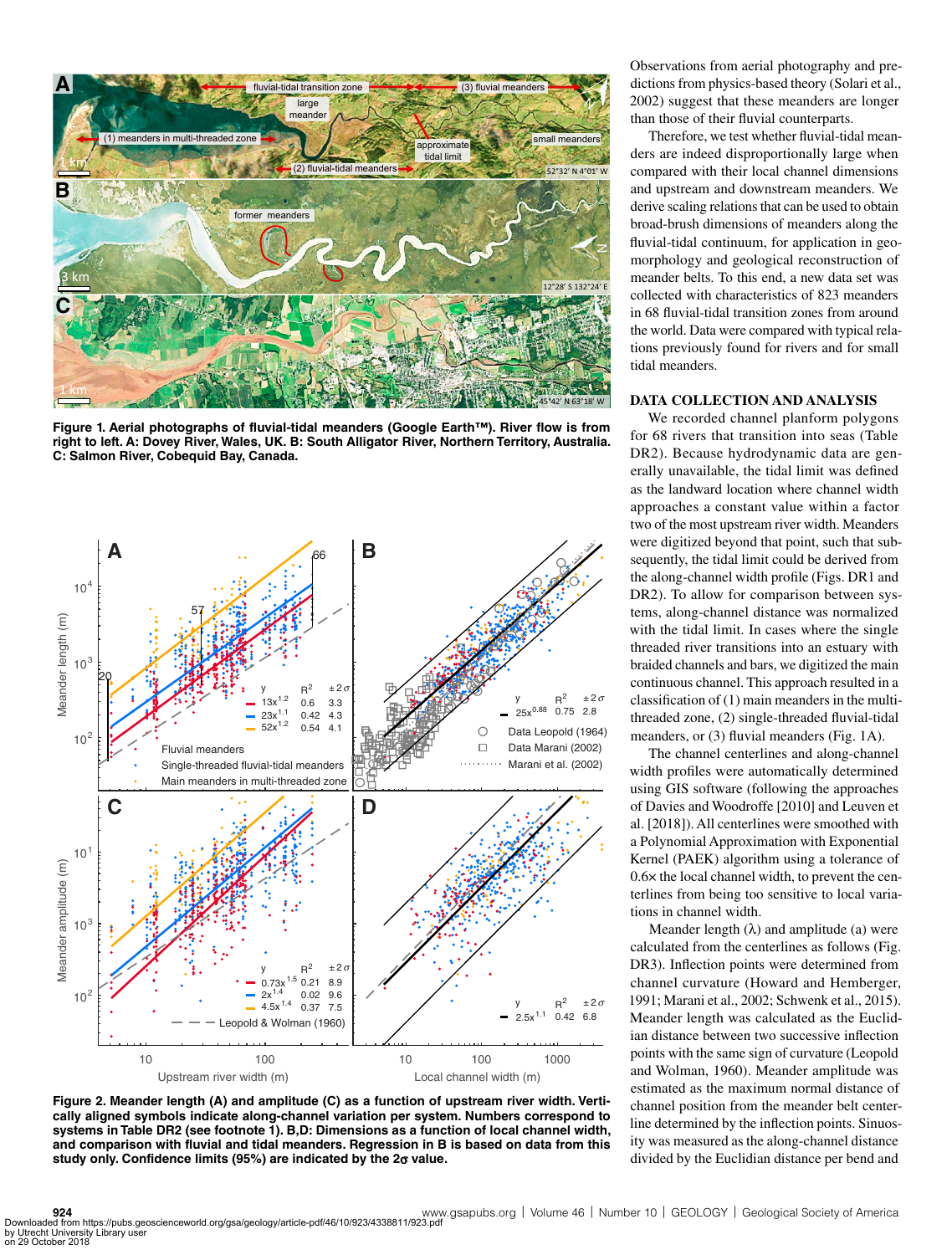per meander. The channel width for each meander was averaged from digitized channel width. Channel convergence length  $(L_w)$ , defined as the distance over which the channel width decreases by a factor  $e \approx 2.72$ ), was calculated from a least-squares exponential fit on width as a function of distance. This resulted in a data set with 823 meanders in 68 fluvial-tidal transition zones.

# **RESULTS AND DISCUSSION**

## **Meander Dimensions and Characteristics**

Meander length and amplitude generally increase in the seaward direction (Figs. 2A and 2C; Figs. DR4 and DR5). The most landward meanders set the minimum meander dimensions, and are consistent with empirical scaling relations on the basis of river width (Leopold and Wolman, 1960). The most downstream meanders are, on average, approximately 4× larger than their landward counterparts (as indicated by the regression coefficients) but show an order-of-magnitude variation between systems (Figs. 2A and 2C). Surprisingly, downstream meander dimensions also correlate moderately well to the upstream river width, with a similar power relation.

Meander dimensions scale better with local channel width than with upstream width (Figs. 2B and 2D). Given the scatter, the power law is not significantly different from fluvial scaling relations (e.g., Leopold and Wolman, 1960), predictions by stability theory for rivers (Seminara, 2006) (Table DR1), and a relation for small tidal meanders (Marani et al., 2002). The scatter around the trend for meander amplitude is much larger than for meander length, which is at least partly caused by temporal variability due to bend cutoffs, which predominantly reduce meander amplitude but may also affect meander length. These results are consistent with the observed similarity in dimensions and scatter of fluvial and small tidal meanders (Lagasse et al., 2004; Finotello et al., 2018). However, tidal channels show a larger spread of curvature due to the very sharp bends frequently found on tidal flats.



**Figure 3. A: Meander sinuosity as a function of position relative to the tidal limit. 11 out of 68 systems have a meander with a sinuosity that peaks above 2.5. B: Meander amplitude versus length. Numbers correspond to systems in Figure DR6 and Table DR2 (see footnote 1).**

Case studies suggest that channel sinuosity systematically peaks above 2.5 in the fluvialtidal transition zone (Dalrymple et al., 2012), but in our data set, only 17 of 823 meanders peak above 2.5 (Fig. 3A), which occur in 11 of the 68 systems studied. This shows that sinuosity peaks are an exception rather than the rule for fluvialtidal meanders, which is also consistent with observations of tidal (Finotello et al., 2018) and fluvial meanders (Lagasse et al., 2004). When sinuosity is calculated per bend instead of for the entire meander, 10 additional systems show a peak. However, these sinuosity values above 2.5 are not unique to the fluvial-tidal transition zone, but also occur in the fluvial zone. Meanders with high sinuosities (asterisks in Fig. 3B) are usually caused by large amplitudes, small lengths, or, in some cases, by highly asymmetrical bends (examples are given in Fig. DR6). Meander amplitude correlates well with meander length (Fig. 3B), and the lack of correlation between sinuosity and position (Fig. 3A) shows that meander bends are not disproportionally large in the fluvial-tidal transition.

#### **Scaling Relations for Fluvial-tidal Meanders**

While the forcing factors of river discharge and tidal amplitude are entirely independent, a surprising correlation was found between seaward meander dimensions and landward dimensions. As such, a scaling relation is expected between the typical channel convergence length and the proportional change in the amplitude and length of the meanders (Fig. 4A). Convergence length typically scales with tidal range (Savenije, 2006; Davies and Woodroffe, 2010), but our data show the best correlation ( $R^2 \approx 0.7$ ) between convergence length and upstream riverchannel width (Fig. 4B). In contrast, the correlation between convergence length and most seaward channel width is lower, and convergence length is uncorrelated to tidal range (Figs. 4C and 4D). Not surprisingly, given the convergencelength relations, the most seaward and upstream channel widths also correlate (Fig. 4E). However, the unexpected implication is that river channel dimensions possibly control estuary dimensions, and the same applies to fluvial-tidal meander dimensions. Channel dimensions (Fig. 4E) and



**Figure 4. A: Convergence length of meander dimensions (meander length** λ**, and amplitude a), defined as the distance over which the dimensions decrease by a factor** *e* **(**≈**2.72), as a function of the channel width convergence length. B–D: Channel width convergence length versus upstream channel width (B), seaward channel width (C), and tidal range (D). Two empirical relations between tidal range and convergence (Davies and Woodroffe, 2010) are indicated. E: Most seaward channel width versus upstream channel width.**